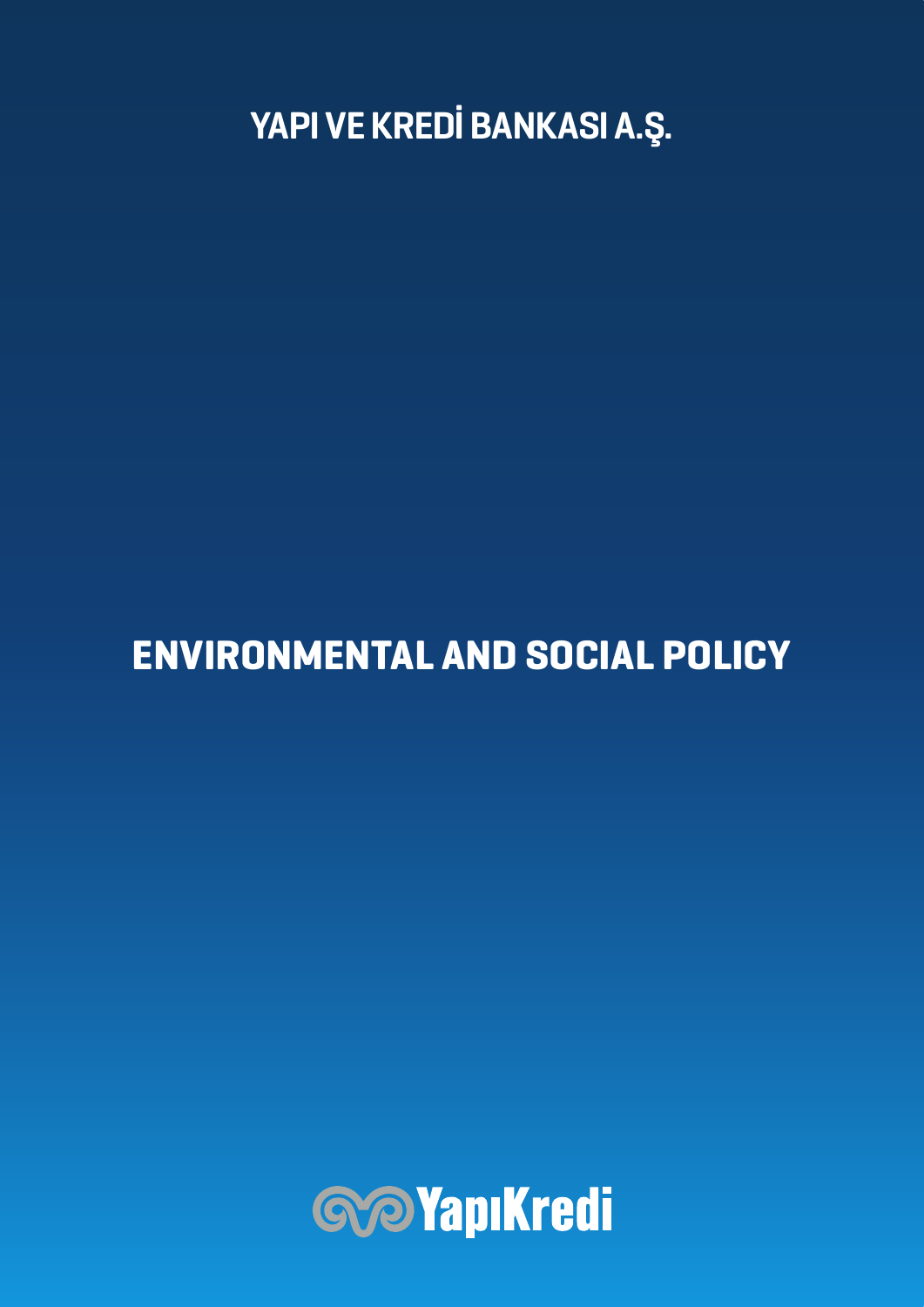Yapı Kredi commits to perform its operations with environmental awareness. In this context, United Nations Global Compact and United Nations Sustainable Development Goals form the general framework of Yapı Kredi's environmental efforts.

## **Yapı Kredi commits to;**

- Minimize its impact on the environment,
- Constantly develop its environmental and social performance,
- Report its environmental and social performance regularly,
- Consult with its stakeholders on environmental and social issues.

As regards the development of environmental and social practices, Yapı Kredi takes into consideration the pioneering approach and policies of its principal shareholder Koç Holding, and carries out its activities accordingly.

Accordingly the bank;

- Follows all legal regulations and obligations on environment, ensuring full compliance with them in all its business activities,
- Strives to ensure the protection, efficient and effective use of natural resources of our country and the world, and undertakes to control and mitigate any environmental impact caused by its operations, encouraging its stakeholders to adopt the same commitment as well,
- Regularly measures greenhouse gas emissions arising from its operational activities and sets targets to minimize emissions as much as possible,
- Focuses on reducing energy consumption, water consumption, resource consumption and using natural resources efficiently,
- Determines the water risks arising from the geographies in which it operates and from its lending activities, conducts studies to manage these risks,
- Prioritizes preventing waste generation, reducing waste, increases recycling, recovery, reuse, reviewing the design processes by considering these principles and using waste as a resource whenever possible in line with the principles of Circular Economy,
- Sets targets to improve environmental performance, plans the actions, follows the results and focuses on continuous improvement,
- Communicates and cooperates with relevant institutions and organizations in developing legal regulations, other requirements, policies and standards regarding environmental management,
- Supports projects on the fields of renewable energy, resource efficiency, recycling, and waste reduction, which carry great importance in our country's sustainable development and climate change mitigation, and seeks maximum environmental and social benefit in projects it finances,
- Promotes switching to low carbon economy by developing environment-friendly products,
- Establishes an occupational health and safety culture for employees within the organization, and strives to provide a safe workplace through continuous monitoring and prevent occupational accidents and diseases,
- Closely follows global developments, scientific research and technologies in terms of environmental management,
- Evaluates loan applications above the determined threshold against the Environmental and Social Risk Assessment Model established as part of the Yapı Kredi Sustainability Management System. Determines risk categories based on identified impacts and monitors the measures taken by the beneficiary institution with regards to reduction of risks and compliance with the determined Environmental and Social Action Plan,
- Does not provide funding to any activity included in its "Exclusion List" annexed to this policy, without considering limits and without performing any environmental or social risk assessment,
- May take action as per the Board-approved Reputational Risk Regulations depending on the subject of activity with regards to the credit and applicant,
- Commits to monitor its environmental and social impacts according to globally accepted management standards,